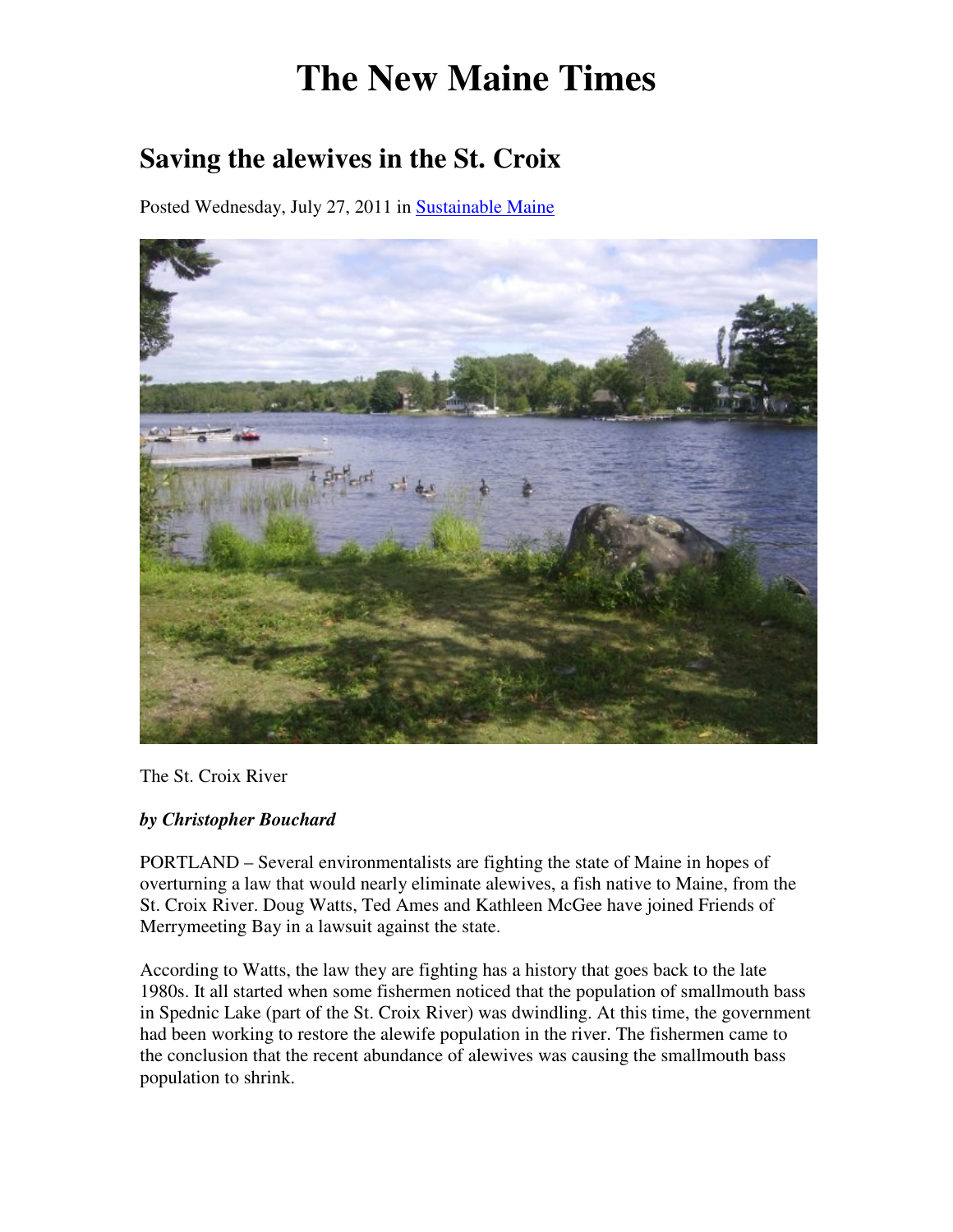"Basically, they put two and two together and got five," says Watts. "They decided, on their own, that alewives were somehow responsible for reducing the smallmouth bass population. Mainly by eating them, I guess. I'm not really sure how they came up with it, but they started rattling cages."

These few fishermen then urged their state representatives to pass a law that would completely rid the St. Croix of alewives and, in 1995, they succeeded. The law was passed through emergency legislation, and alewives were thoroughly blocked off from entering the river.

Watts didn't find out about this until 1996, when he was writing for the Maine Sportsman magazine. While he was conducting research for the article, he learned, through talking to members of the Department of Marine Resources, that there may have been another explanation for the decline in the smallmouth bass population.

"I learned that a dam on Spednic Lake was owned and controlled by Georgia Pacific," says Watts. "That dam doesn't generate hydropower. So in the late 1980s they had to draw down the lake by 10 feet in order to generate any electricity during the winter. Several thousand acres of the lake's shallow areas froze up as a result of this. Biologists believed this was really what was killing wildlife in the lake, but the fishermen were incorrectly blaming this on alewives."

The law stayed in place for 13 years. It was changed slightly in 2008 when the Maine Legislature passed "An Act To Restore Diadromous Fish in the St. Croix River." The new law made the following changes to the original: "By May 1, 2008, the commissioner and the Commissioner of Inland Fisheries and Wildlife (IFW) shall ensure that the fishway on the Woodland Dam is configured or operated in a manner that allows the passage of alewives." Also, "The commissioner and the Commissioner of Inland Fisheries and Wildlife shall ensure that the fishway on the Grand Falls Dam is configured or operated in a manner that prevents the passage of alewives."

Though alewives can pass through the Woodland Dam, stop logs had to be placed in the Grand Falls Dam to prevent them from passing. Alewives are still blocked off from 98 percent of their native habitat.

According to Ed Friedman, head of Friends of Merrymeeting Bay, the 2008 law was initially meant to allow alewives free passage throughout the St. Croix, but a Passamaquoddy governor threatened the joint committees with violence.

"The governor said that the Indians would get their ammunition if this law were passed," says Friedman. "So, everyone caved."

"Last summer, when I saw that this plan was almost as bad as the original, I started talking to some people about a way to get the original law overturned," says Watts. "I talked to an attorney from Massachusetts (David Nicholas), and he said that we might be able to present a case in U.S. District Court that this law is in complete conflict with the Supremacy Clause of the Constitution. We got Roger Fleming from Earthjustice, and they decided to be the lead group for the case. Friends of Merrymeeting Bay joined, too, as this is an issue that affects the lives of sea creatures in the Gulf of Maine."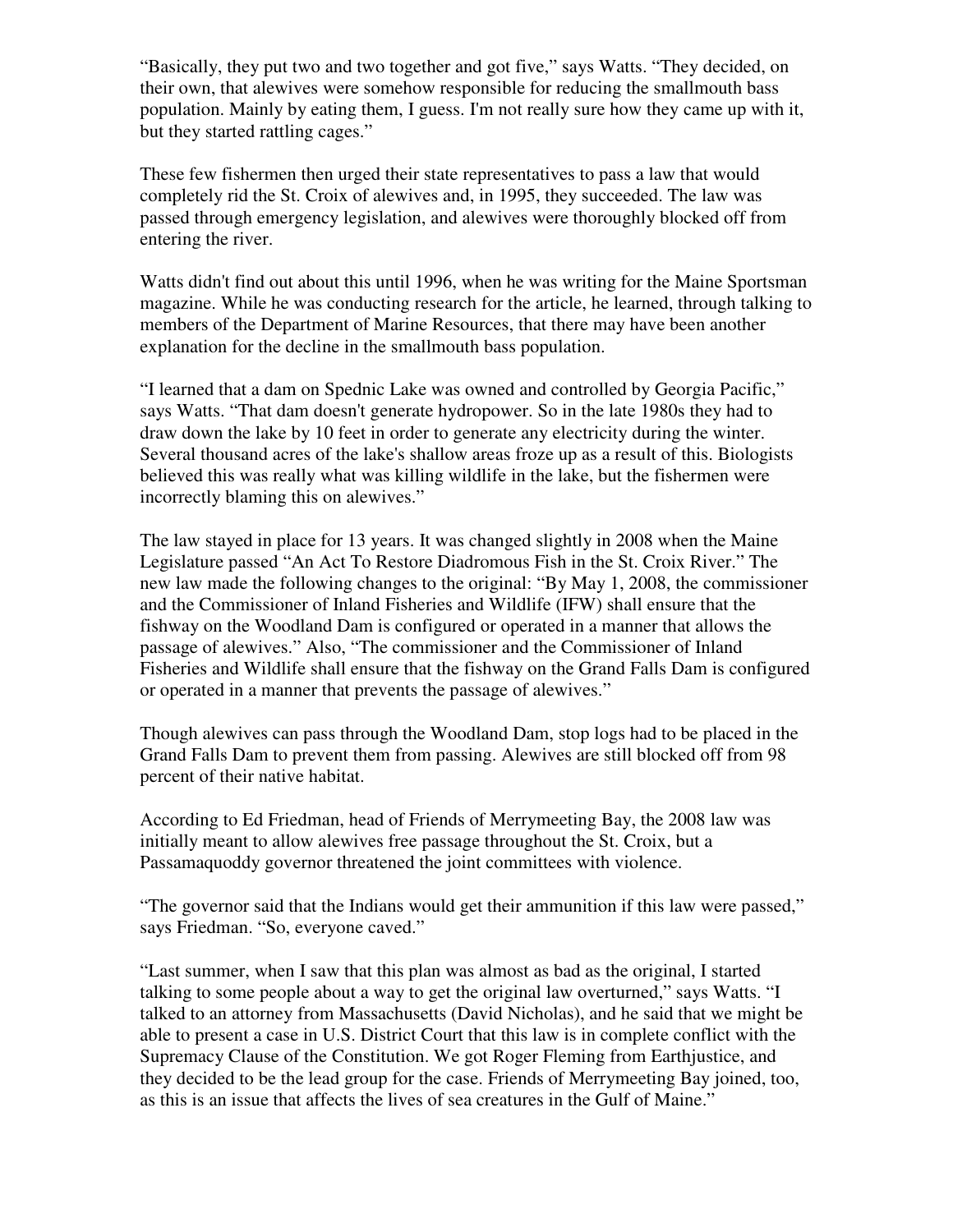Watts, Earthjustice, Friends of Merrymeeting Bay, Ames and McGee joined together and sent a complaint to the state through the U.S. District Court. Though they technically are suing the Maine Legislature, the lawsuit is directly aimed at the Department of Marine Resources and the Maine Department of Inland Fisheries and Wildlife. Or, more specifically, Norman Olsen and Chandler Woodcock, the respective commissioners of these two organizations.

The complaint states that the 2008 law is in direct violation of the U.S. Constitution's Supremacy Clause. The Supremacy Clause asserts that when state laws clash with federal laws, the federal laws take precedence. In this case, the federal law is the Clean Water Act, and the plaintiffs cite examples of it clashing with the Alewife Law in their 28-page complaint.

Maine's response to this was a motion to dismiss the case. According to the document, the dismissal was on the grounds that the Clean Water Act was in fact not being violated at all.

Here's an excerpt: "Plaintiffs' claim should be dismissed. The CWA (Clean Water Act) explicitly authorizes States to amend their water quality standards, so such amendments cannot be preempted by the CWA. A claim that a State, in amending its standards, did not comply with applicable CWA requirements is not a preemption claim, and none of the three 'forms' of preemption applies here. At best, plaintiffs are simply claiming that the State has not complied with the CWA's procedural requirements. The law restricting alewife access does not trigger the requirements of the CWA, however, because it is not a water quality standard. The law is simply one of countless examples of a State's routine exercise of its police powers over its wildlife and natural resources, and there is no legal support for the proposition that such laws must be approved by the EPA."

Nothing was mentioned about whether or not the presence of alewives was factually proven to be detrimental to the smallmouth bass population. However, the initial complaint, while it did provide evidence to the contrary, primarily criticized the 2008 law as being unconstitutional. Thus, the defendant's response exclusively addressed that point.

"They're using a very technical loophole in the court procedure to knock it out," says Watts. "That's about all we've seen. Their argument basically boils down to, 'Plaintiffs' filed this on the wrong color form.' All I've seen from them so far is a very technical argument that only a lawyer could understand. They have not challenged the substance of what we're saying."

Though the Department of Marine Resources is defending the 2008 alewife law in this case, its website affirms that, not only are alewives essential to the ecosystem of Maine's waters, but also that there is no evidence that their presence has any consequence on the smallmouth bass population.

A section of the DMR website dedicated to alewives briefly references a recent study conducted by Dr. Theo Willis, a research scientist at the University of Southern Maine. Willis used 10 lakes throughout Maine for this study, and rigorously tested the interaction